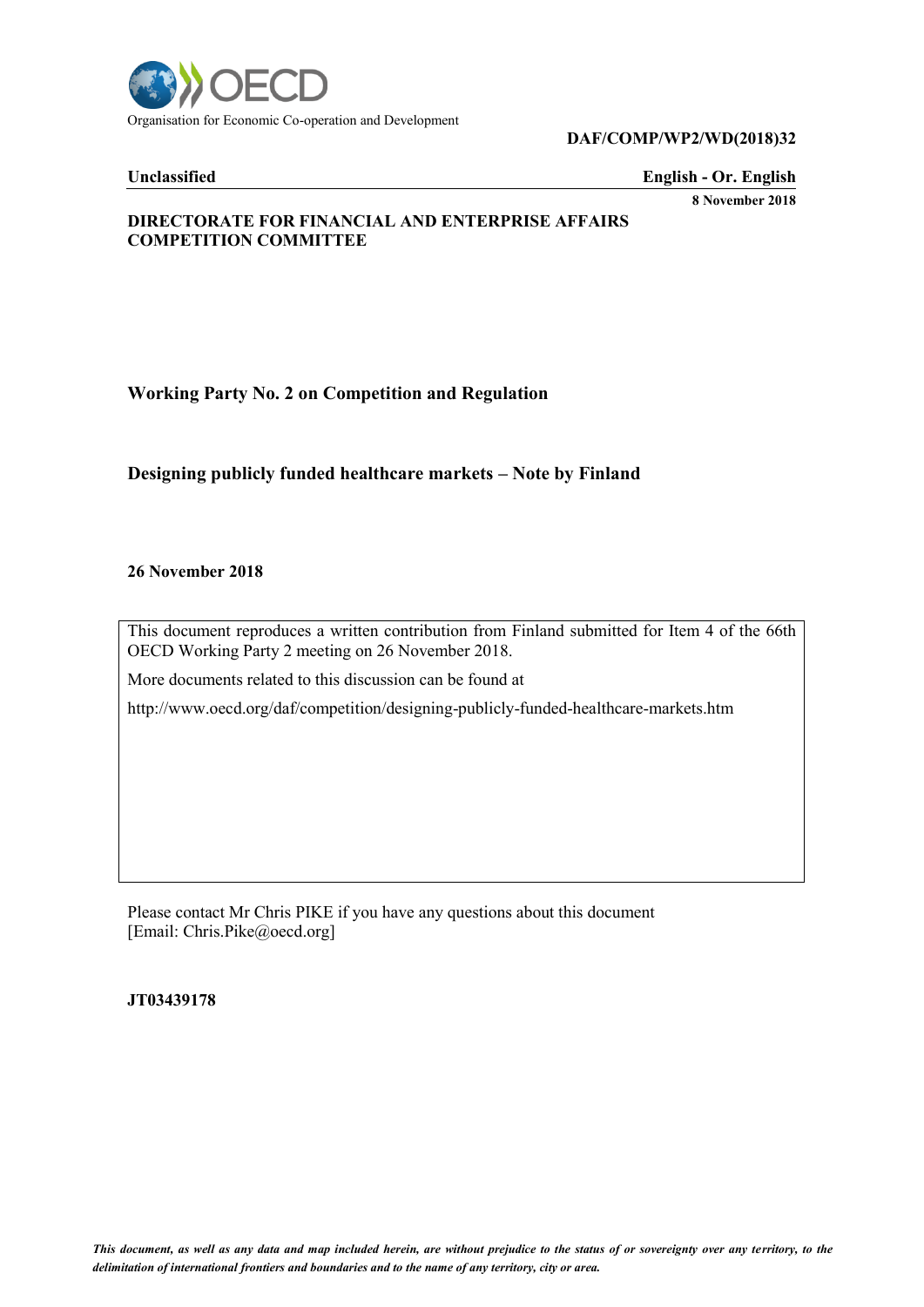# *Finland*

# **1. Designing Publicly Funded Healthcare Markets – Finland**

1. The issue of designing publicly funded healthcare markets is highly topical in Finland. The reform process has been going on for more than a decade now. While outlining this memo the law drafting continues in the Finnish Parliament and the legislative process is presumed to be over late in the autumn term 2018 or early 2019.

2. In the following, the reform will be referred as *health and social services reform* (also HSS reform) as both healthcare and social services are to be partly integrated. The reform under preparation covers also the reorganization of the regional government<sup>1</sup>.

3. This paper will briefly illustrate the present structure of providing healthcare services in Finland, the main characteristics of the reform and also shortly describe the ongoing debate as well as the steps in the long process. Also the contributions of the Finnish Competition and Consumer Authority (FCCA) during the preparation process will be discussed.

4. The FCCA would like to underline the fact that the legislative process is proceeding in the Parliament while processing this paper and the final outcome of it is still to be seen.

# **2. The Finnish Healthcare System – The Present Model<sup>2</sup>**

5. Finland spends 9.5 % of its GDP on healthcare, close to the average in OECD (9.0 %) but somewhat less than its Nordic neighbours (Denmark 10.4 %, Norway 10.5 %, Sweden 11.0 %). In 2016, the healthcare expenditure totalled EUR 20.5 billion, the per capita figure was EUR 3 738. Primary healthcare (EUR 3.3 billion) and special healthcare (EUR 7.2 billion) covered around half of the total expenditure.<sup>3</sup>

6. The Finnish healthcare system is characterized by a universal right to healthcare services as defined in the Constitution of Finland "The public authorities shall guarantee

<sup>&</sup>lt;sup>1</sup> The reform, called "The Health, Social services and Regional Government Reform" is one of the largest reform packages dealing with administrative structures and practices ever undertaken in Finland. The aim is to transfer the organising of health and social services and other regional services (e.g. rescue services, environmental healthcare and regional planning) from the municipalities to the 18 new counties as of 1 January 2021. The regions would be managed by elected councils. The reform would also have an impact on the financing, management and taxation of health and social services. Financing of the counties would come entirely from the central government, the counties would not be entitled to levy taxes. More information on the reform can be obtained:<https://alueuudistus.fi/en/frontpage>

 $<sup>2</sup>$  More information on the present Finnish healthcare system in English, see eg. Health care in</sup> Finland (2013) and <https://www.choosehealthcare.fi/healthcare-in-finland>

<sup>&</sup>lt;sup>3</sup> In SHA 2011 statistics system healthcare expenditure covers apart from primary and special healthcare also medicines, long term care of elderly and disabled etc.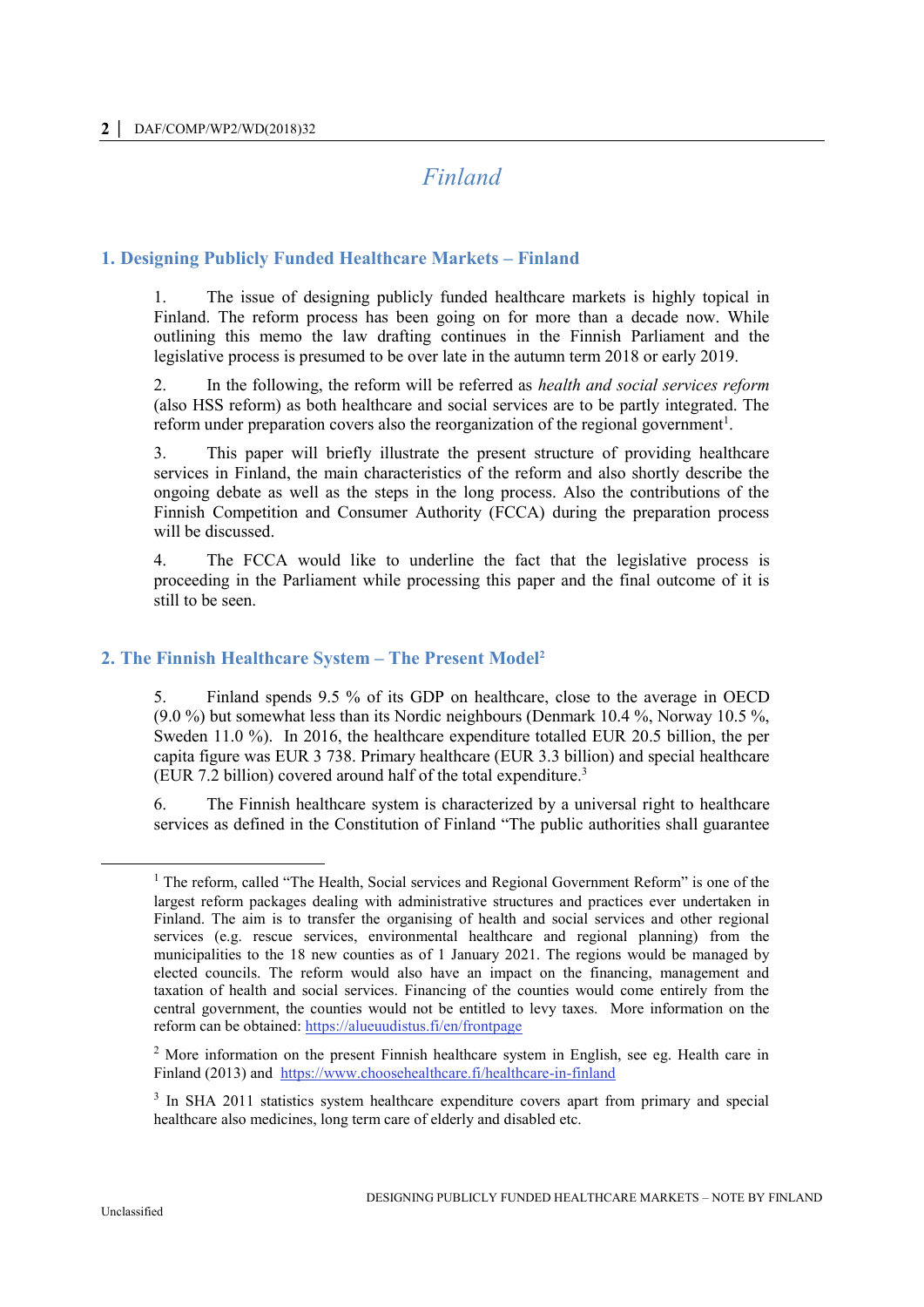for everyone, as provided in more detail by an Act, adequate social, health and medical services and promote the health of the population". <sup>4</sup> The responsibility for organising publicly funded healthcare services lies on the municipalities.

7. Besides publicly funded services, special and primary healthcare services are delivered to the population through two other systems: occupational healthcare and entirely private healthcare. Of these three ways of providing the services public healthcare services amount of 83 %, occupational healthcare services around 6 % and private services about 11 %. The three systems differ in financing, organizing and provision of the services and there is some overlap as citizens are always entitled to the publicly funded services.

8. The present healthcare system is characterised by multisource financing. The financial resources are assembled from various sources and these are then channelled to the services via different financial resource providers like central and local government, households and employers. Financial resources for healthcare are collected through taxation, obligatory insurance contributions, voluntary insurance premiums, employer's contributions and fees charged from clients and deductibles paid by clients. In 2016, the share of public funding was 73.8 % and that of private funding 26.2 %.

# **2.1. Public Healthcare**

 $\overline{a}$ 

9. A municipality can organise services by providing them itself or in collaboration with another municipality. A municipality can also procure services from a private enterprise or from a non-governmental organisation. The services can also be delivered through vouchers if a municipality so decides. The use of vouchers has not, however, been very common, although some increase has been seen during the past few years.

10. Today about 190 authorities are responsible for public social and health care services (healthcare services: around 150). Municipalities form hospital districts that are responsible for the provision of specialised healthcare; every municipality must belong to one of the 20 hospital districts.

11. The state supports municipal service provision by means of central government transfers to local government. The amount of the transfer depends on the municipality's population, population structure and morbidity, among other things.

12. Municipalities are able to decide on the client fees but the Government sets the maximum level. In international comparision client fees' share of financing healthcare services is high in Finland. The share varies, however, a lot between different type of services.

13. From the beginning of 2014, a public healthcare client has been able to choose any public health centre in Finland. Clients can also choose – together with their doctor a specialised medical care unit located in Finland. Medical care can even be seeked abroad according to the rules based on the EU Directive on Patient Rights in Cross-Border Healthcare.

 $4$  Constitution, Section 19 – The right to social security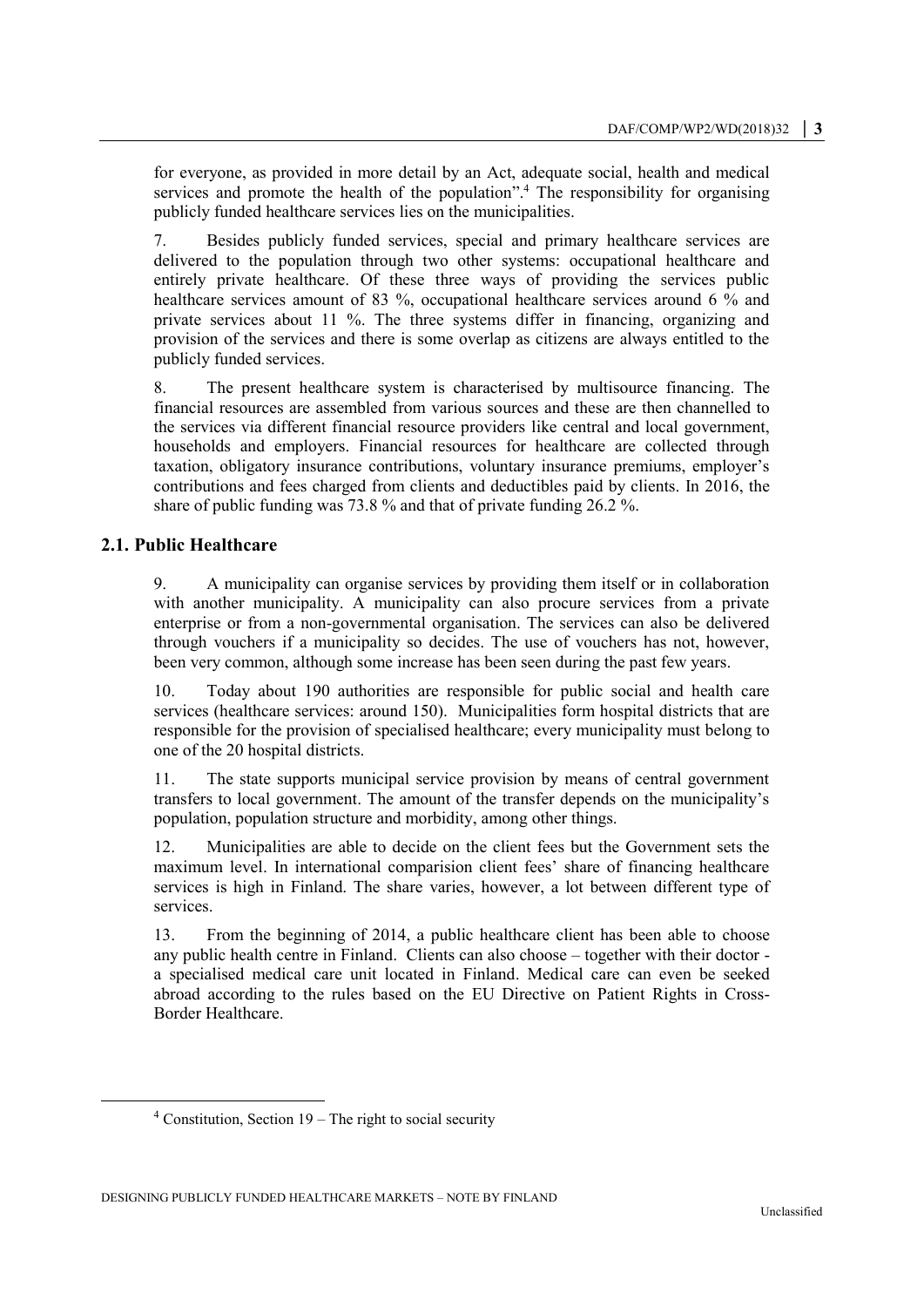#### **2.2. Occupational and Private Healthcare**

14. Employers have an obligation to provide *occupational healthcare* (OH) to their employees. The primary aim of occupational healthcare is to maintain and improve work ability. A third of the population  $(1.8 \text{ million of } 5.5 \text{ million})$  and almost 90 % of wage earners have access to occupational healthcare and almost 90 % of clients who have access to OH services have a medical care contract too. The scope of services provided, however, varies a lot between employers based on the agreement between the employer and the service provider. There are no client fees on OH services. Employers can claim reimbursement for the cost of providing occupational healthcare. The Social Insurance Institution of Finland pays the reimbursement from employers' and employees' earned income insurance contributions. The reimbursement varies from 0 to 60 percent depending on the service concerned.

15. Health services are also provided by *private* companies, independent professional practitioners and organisations. The Social Insurance Institution of Finland reimburses a proportion of the costs of private healthcare. The proportion reimbursed has decreased significantly during the past few years. For example less than 20 % of a GP visit is reimbursed today. Several special healthcare services – e.g. gynecologist and ophthalmologist services - are today largely provided by private professionals.

16. At present, 1.2 million citizens – more than every fifth - have a private health insurance. The popularity of insurances has increased in the past few years especially among families with children. The motivation to buy an insurance is the preference to have faster access to services, the ability to choose the doctor and have a say in the time and place of service.

The number of private companies providing doctor and dentist services is around 6 300 in Finland. A vast majority of them are, however, micro companies (e.g. doctors that work as private practitioners in the premises of large service providers). There are four big companies that are able to provide large scale of services nationwide. Some consolidation and integration have been seen in recent years as insurance companies have established their own service provision. The number of mergers and acquisitions has been significant as the big national players have acquired smaller local providers. Few mergers have, however, fallen under the jurisdiction of the FCCA merger control<sup>5</sup>. All acquisitions notified to the FCCA have been approved by the authority as such or after conditions have been attached.<sup>6</sup>

#### **2.3. Evaluation of the Present System**

17. In international comparison, the Finnish healthcare system has performed quite well. The quality of care (e.g. mortality rate in certain conditions) and health status (e.g. life expectancy) indicators seem to be close or somewhat above the OECD average.<sup>7</sup>

<sup>5</sup> According to the Competition Act, the FCCA must be notified of the transaction if the combined turnover of the parties to the corporate transaction exceeds 350 million euros and the turnover from Finland of at least two of the parties exceeds a combined total of 20 million euros.

<sup>&</sup>lt;sup>6</sup> At present, the FCCA is investigating a transaction whereby Terveystalo Healthcare Oy acquires Attendo Terveyspalvelut Oy. Both companies are among the five biggest private healthcare service providers in Finland. The final decision is due by mid December.

<sup>7</sup> OECD (2017), Health at a Glance 2017: OECD Indicators, OECD Publishing, Paris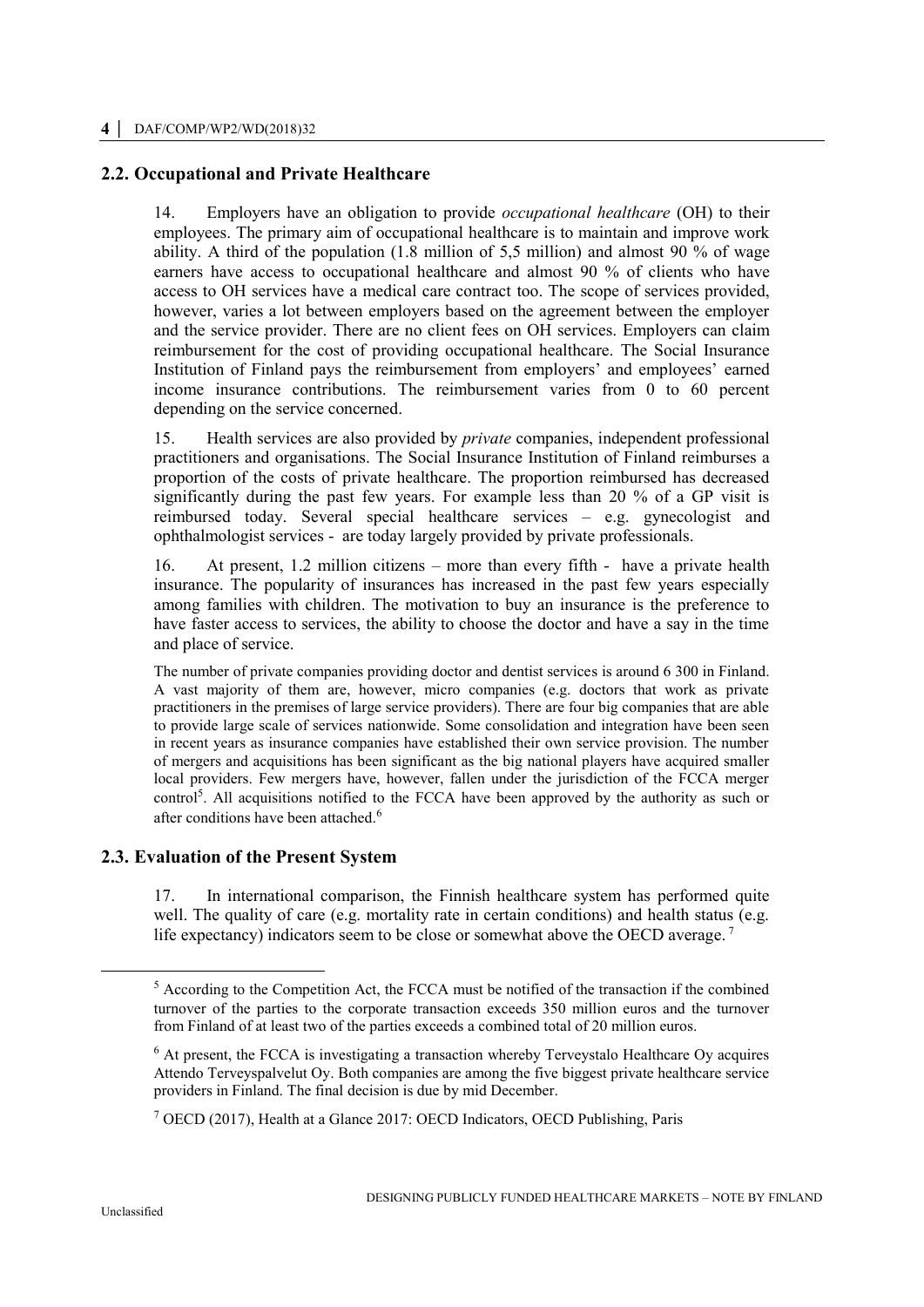18. Although the quality of services is good, there are problems with the availability of the services and long waiting lists especially in the primary care. Thus, the equality between citizens has been deteriorating in the recent years. The specialist care has dominated the increase in costs in the past years. The ageing of population will set a major challenge to the financing of the system. The size of the municipalities varies a lot and the municipality-based system of organizing the services is very fragmented and thus week to meet the cost restraints.

19. Although citizens are according to the surveys reasonably satisfied with the healthcare system and the quality and safety of the services, the problem still is that part of the population does not get the primary care needed or they have unreasonable waiting time which stimulates inequalities in the system. In a comparison of 15 OECD countries, only Estonia and the United States showed greater inequality than Finland in access to doctors.

20. Also the continuity of healthcare services is low in Finland compared to many other countries. In a comparison between 16 European countries, Finland was the last when the possibility of having an own GP was compared. In Norway and Estonia the figure was 99 %, in Finland 70 %. The continuity in primary care is critical when considering the quality and cost control of healthcare.

21. Both OECD<sup>8</sup> and the EU Commission<sup>9</sup> have recommended Finland to take action to ensure the adoption and implementation of the administrative reform to improve costeffectiveness and equal access to social and healthcare services.

# **3. The Reform of Publicly Funded Healthcare Services**

# **3.1. The Proposed Reform in Brief**

22. The ongoing reform is a combination of reorganizing the regional government as well as the structure of the publicly funded health and social services system in Finland. <sup>10</sup> Its objective is "to reduce inequalities in health and wellbeing, improve the equality of services and the access to services as well as to curb the costs". The reform aims at bridging a large part of the sustainability gap in Government finances. The Government aims to save EUR 10 billion, and the health and social services reform is expected to cover approximately EUR 3 billion of this sum.

23. The core of the reform is to transfer the responsibility for organising health and social services from 190 local authorities and joint municipal authorities to the 18 counties on 1 January 2021. Horizontal and vertical integration are among the targets of the reform, too. Healthcare and social welfare services would be under the management of a single structure, the county. The target is also to make the multisource financing of healthcare and social welfare simpler.

<sup>8</sup> OECD Economic Surveys: Finland 2018 [https://read.oecd-ilibrary.org/economics/oecd](https://read.oecd-ilibrary.org/economics/oecd-economic-surveys-finland-2018_eco_surveys-fin-2018-en)[economic-surveys-finland-2018\\_eco\\_surveys-fin-2018-en](https://read.oecd-ilibrary.org/economics/oecd-economic-surveys-finland-2018_eco_surveys-fin-2018-en)

 $^9$ COM(2018) 425 final. 23.5.2018 https://ec.europa.eu/info/sites/info/files/file import/2018[european-semester-country-specific-recommendation-commission-recommendation-finland-en.pdf](https://ec.europa.eu/info/sites/info/files/file_import/2018-european-semester-country-specific-recommendation-commission-recommendation-finland-en.pdf)

<sup>10</sup> Further information on the reform:<https://alueuudistus.fi/en/frontpage>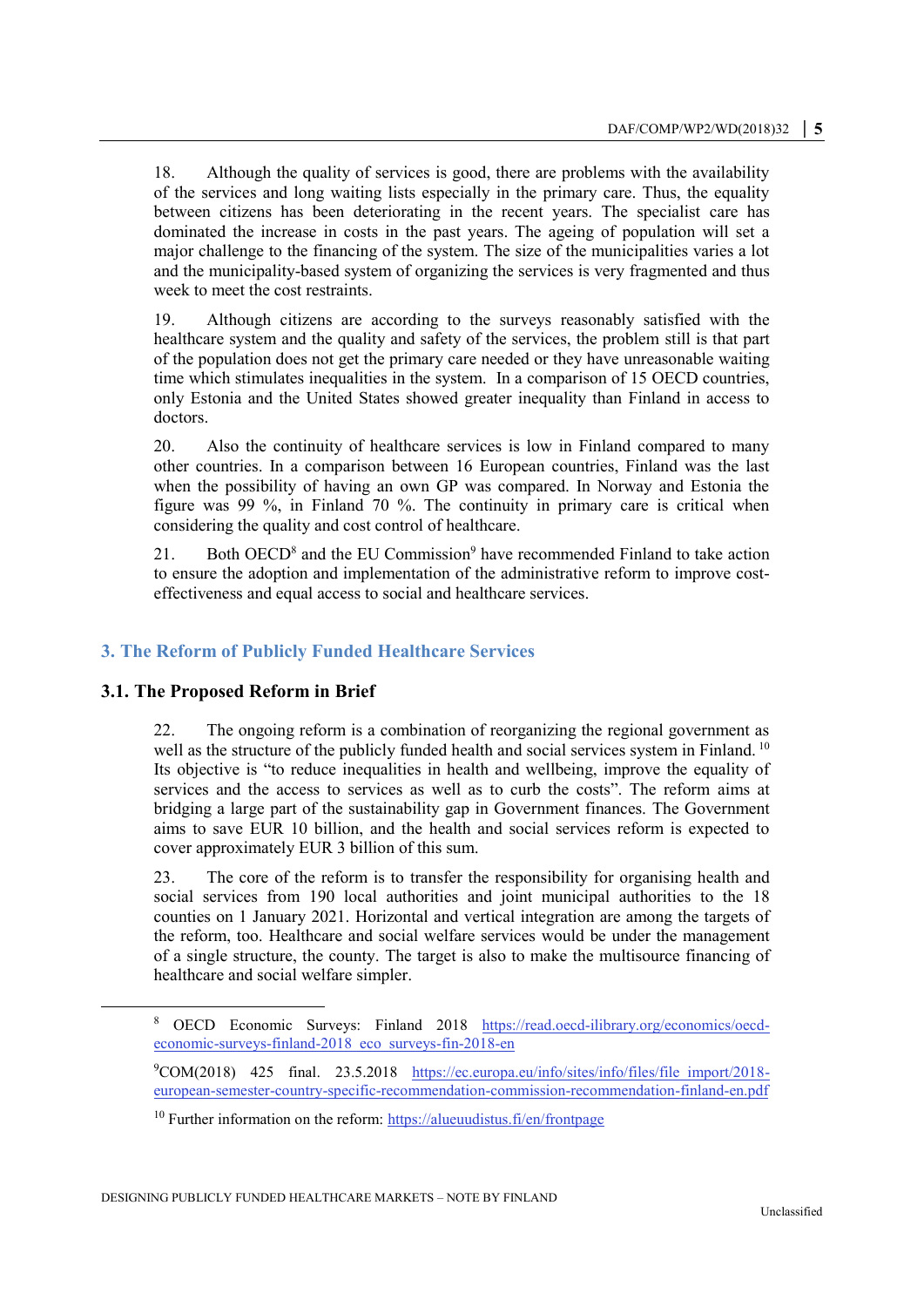24. Besides structural and financial reforms, the steering and operating models in healthcare and social welfare would be thoroughly changed. More Government steering would be introduced as the funding of the services would come entirely from the Government. The reform also includes the aim to increase the digital services as well as make the information flow more smoothly between service providers.

25. More freedom of choice to citizens is on the agenda, too and that is meant to be a key method to improve the availability of primary services. An Act on Clients' Freedom of Choice in Healthcare and Social Welfare (Freedom of Choice Act) would be enacted for this purpose. Freedom of choice would be gradually expanded.

26. The freedom of choice would cover so called direct-choice services provided in health centres. Direct-choice services mainly include primary healthcare services and certain types of consultations with medical specialists as well as guidance and advice on social services. Basic-level services given by dental clinics are also direct-choice services (In the following "health centres" cover also dental clinics). At their discretion, health centres could also provide additional paid services in addition to the services funded by the county. These services would be paid by the client in their entirety.

27. Health and social services would be organised by a county and provided by public, private or NGO actors. Counties would receive their funding from central government but make autonomous decisions on using the funds. The counties would not have the right to levy taxes themselves – an issue that has been debated during the reform process.

28. The organisation and provision of services would be separated in the counties. The county would provide services itself or in cooperation with other counties, or outsource them under a contract to some other service provider. Services provided by a county should be structured as an unincorporated county enterprise.<sup>11</sup> If preferred, a county could also set up enterprises.

29. If the service supply in some areas remained insufficient, the unincorporated county enterprise would have to provide the services itself or subject them to competitive tendering and outsource them. An unincorporated county enterprise would also provide those services that are not available in health centres (e.g. most social services, demanding specialised healthcare and extensive emergency care services). The unincorporated county enterprises would also make official decisions and exercise public power like granting social benefits.

30. A system of HSS vouchers and a personal budget would also be introduced as part of the reform. They would be granted by the county's service unit and the client could be provided with e.g. an operation or physiotherapy. The provider should be approved by the county.

31. According to the legislative proposal, the counties would have an obligation to inform residents about their rights and benefits and assist and advise them in using health and social services and exercising their freedom of choice. The county would be responsible for ensuring that the residents have access to sufficient information, enabling them to choose their health and social services.

<sup>&</sup>lt;sup>11</sup> The Constitution Law Committee found earlier that a previous draft bill with statutory corporatization of services provided by a county would be problematic from the Constitution point of view as adequate services as set in the Constitution could not be guaranteed.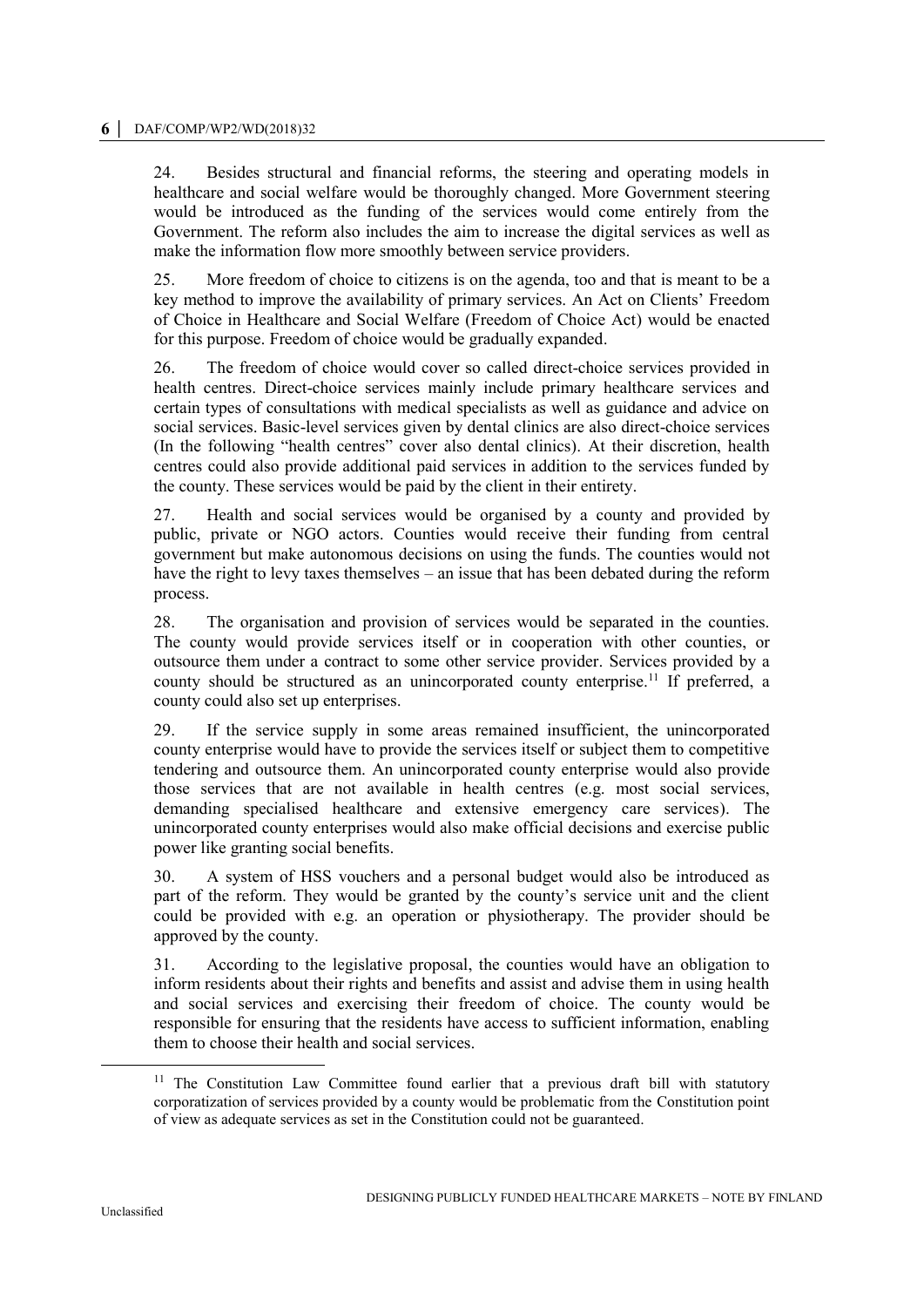32. The counties and a national supervision authority would monitor the service providers' activities. The supervision of competition neutrality between public and private providers would be dedicated to the FCCA by adding relevant sections in the neutrality rules of the Competition Act.<sup>12</sup>

#### **3.2. Compensation of the Providers**

33. According to the Government bill, decisions on the compensation paid to service providers would be made by a county. Counties would pay to service providers a monthly amount, which is a periodic fixed payment per client for the health and social services provided (capitation). The compensation would be grounded on national needsbased factors, such as the age, gender, employment and socio-economic situation of the county residents. It is stated in the bill that the capitation should account for at least two thirds of the compensation paid to the service providers.<sup>13</sup> Calculating the correct amount of compensation will require a calculation model, or weighting coefficients that are currently prepared by the National Institute for Health and Welfare.

34. Besides the fixed payment, a county might pay performance-based remuneration, incentive-based remuneration (based, for instance, on the quality and effectiveness of care) and other remuneration (based, for instance, on a remote location).

#### **3.3. The Reform from a Patient Point of View**

 $\ddot{\phantom{a}}$ 

35. A client would be able to choose his/her preferred HSS centre among public and private providers. A change of the provider would be possible six months after the previous choice.

36. As in the present system, employed persons would continue to have access to their occupational healthcare unit. Similarly, clients would still be able to get private health services at their own expense, for example, by using private health insurance. Costs for private health services outside the scope of freedom of choice would not any

 $12$  The FCCA has the authority to intervene – with legally mandated requirements and restrictions – in the provision of goods and services in public sector business activities, if the **operating models** used (such as pricing below cost) or operating **structures** (such as undertakings controlled by the public sector) prevent or distort competition on the market. [https://www.kkv.fi/en/facts-and](https://www.kkv.fi/en/facts-and-advice/competition-affairs/competition-neutrality/)[advice/competition-affairs/competition-neutrality/](https://www.kkv.fi/en/facts-and-advice/competition-affairs/competition-neutrality/)

<sup>&</sup>lt;sup>13</sup> At the invitation of the Finnish Ministry of Social Affairs and Health, the European Observatory on Health Systems and Policies has undertaken a review of risk-adjusted capitation formula usage internationally and provided an expert opinion of the general approach in the Finnish reform proposals, *Using risk-adjusted capitation for financial resource allocation and purchasing primary health care and social services, A rapid review of international experiences and lessons for Finland, May 2018.* The aim of the exercise was to consider how common risk-adjustment is in health systems internationally, some of the approaches and data used for risk-adjustment internationally, and provide reflections on what international experience portends for the Finnish reforms in this regard. The report supported the proposed use of risk-adjusted capitation both to allocate financial resources to the counties and purchase primary healthcare and social care services on behalf of clients. [https://alueuudistus.fi/documents/1477425/4278701/Finland+Risk+Adjustment+Brief+European+](https://alueuudistus.fi/documents/1477425/4278701/Finland+Risk+Adjustment+Brief+European+Observatory+12.52018.pdf/6c5ac7ad-675a-4e5e-a2d9-f1d7b20f7ea0/Finland+Risk+Adjustment+Brief+European+Observatory+12.52018.pdf.pdf) [Observatory+12.52018.pdf/6c5ac7ad-675a-4e5e-a2d9-](https://alueuudistus.fi/documents/1477425/4278701/Finland+Risk+Adjustment+Brief+European+Observatory+12.52018.pdf/6c5ac7ad-675a-4e5e-a2d9-f1d7b20f7ea0/Finland+Risk+Adjustment+Brief+European+Observatory+12.52018.pdf.pdf)

[f1d7b20f7ea0/Finland+Risk+Adjustment+Brief+European+Observatory+12.52018.pdf.pdf](https://alueuudistus.fi/documents/1477425/4278701/Finland+Risk+Adjustment+Brief+European+Observatory+12.52018.pdf/6c5ac7ad-675a-4e5e-a2d9-f1d7b20f7ea0/Finland+Risk+Adjustment+Brief+European+Observatory+12.52018.pdf.pdf)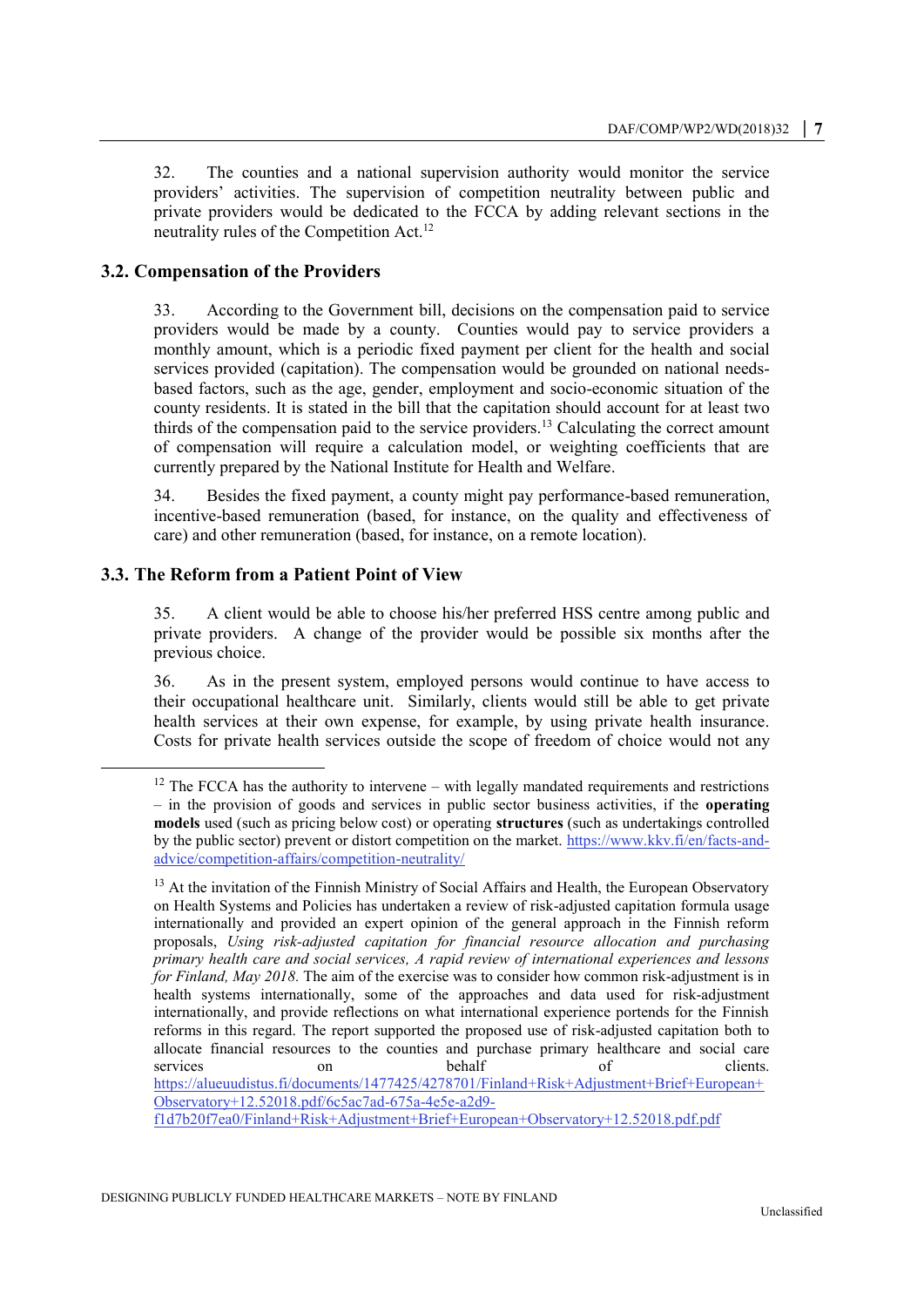longer be eligible for reimbursement by the Social Insurance Institution of Finland after a transition period.

37. If a client does not sign up with the HSS centre, he or she would at first stage be listed to the public provider according to his or her address. A client would be informed about the right to change a provider. If a client had not made a choice by the end of 2022, a county would be obliged to list her/him with a public or private HSS centre which is best achievable.

#### **3.4. The Reform from a Provider Point of View**

38. All actors meeting the legislative criteria and conditions set by the county who are entered in the national register of service providers might become listed as service providers. In addition, a county would conclude a contract with the providers of directchoice services. Counties would also supervise the service providers.

39. HSS centres would be obliged to accept all new clients who register with them and provide up-to-date information online about their services and actual waiting times. The providers would have to issue annual reports on revenue, taxes paid and place of taxation, profit and loss, management salaries and bonuses as well as on corporate social responsibility, among others.

40. Additional paid services could also be provided by HSS centres in addition to the services funded by the county. These services would be paid by the client in their entirety.

41. The Freedom of Choice Act would contain provisions on competition neutrality, too. All service providers should be treated equally by the county. The Act would also contain provisions on keeping separate accounts between direct-choice and other services in order to improve neutrality between public and private providers. According to the Government bill, supervisory role of the FCCA would be of importance.

42. Supervision of the legality of marketing of direct choice services would fall under the scope of the Consumer Act and, thus, come under the jurisdiction of the FCCA.

# **4. Competition Related and Other Concerns**

43. Several competition as well as other concerns and risks have been recognized by the Government and indicated by many stakeholders and experts, too, concerning the reform.

44. In direct choice services the main risk would probably be linked with the compensation model based mainly on the capitation. The capitation based model drives to cost efficiency which in turn might stimulate under-treatment as well as cost transfers to other providers. Also risk of adverse selection and cream skimming based on choices of clients with different needs has been pointed out.

45. The Government has stated that the fact that providers would have to accept all the listed clients, would prevent them from influencing their client base by limiting the maximum number of clients. Although the requirement might have an impact of increasing the capacity, the limiting of maximum number of clients would, thus, not be appropriate. The Government also refers to the report of the international group of experts stating that the risk-adjusted compensation model is suitable for the future Finnish model (see footnote 13). Also the fact that the compensation includes besides capitation also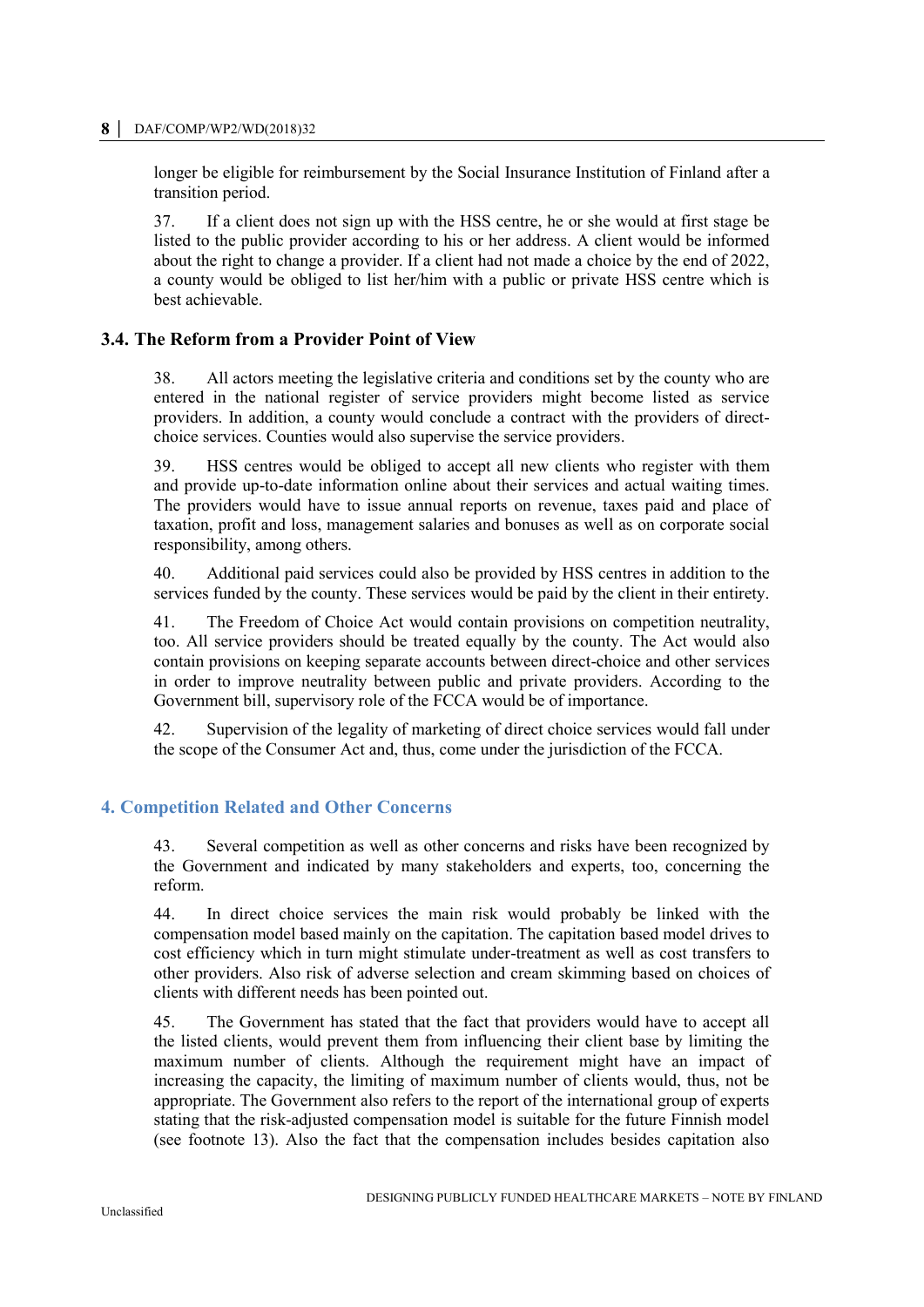other elements, decreases the detrimental incentives as the elements complete and balance each other.

46. The capitation system would be risk-adjusted taking into consideration e.g. age, sex and morbidity. Further development of the details of the coefficients is, however, needed. At the moment, a large part of the population most probably burden public primary healthcare only lightly. This is because of occupational healthcare system, use of private insurance and use of private services without insurance. Some people require little services because of good health. This means that capitation compensation for those who do not use or use only rarely public primary healthcare should be very low and high for those who use it frequently.

47. The Finnish extensive occupational healthcare system causes some overlapping insuring as most employees are entitled both to public healthcare and occupational healthcare. The Government has recognized that the compensation on these clients should be smaller to avoid overcompensation. The Ministry of Health and Social Services has launched a survey on how the more detailed register data could be obtained to illustrate the use of occupational healthcare. There will be challenges as the scope of OH services varies between employers.

48. It has also been argued that the private providers in providing OH services have access to client register that they can make use of in their marketing and thus have predominance in the market by having "easy" clients. The private providers have database of the clients which at the moment use their services by paying themselves, or with private insurance or occupational healthcare services. These people are likely to use public healthcare services only a little also in the future and may therefore be very profitable unless the capitation compensation for them is minimal. The correct compensation model will be of importance to have the right incentives and make all clients equally profitable to the providers.

49. If the private company does not find providing services profitable enough, it can exit the market in 6 months. If the withdrawal results in the lack of services in an area where the withdrawing company is the only provider, the county has the obligation to step in and provide the primary healthcare services.

50. The problem of possible *cost transfers* from private primary care service providers to public providers of specialized services has also been pointed out. A directservice provider could e.g. send expensive clients to public hospital "too easily" to reduce its own costs. The gate keeping role of county hospitals would therefore be important when accepting the referrals.

51. The effective competition requires that there are *entry possibilities* to new providers as well. It is, however, possible that the capitation model requires a large customerbase in order to compensate between profitable and unprofitable customers. Therefore the scope of services that a provider has to be able to provide is essential – the wider the scope is, the fewer is the number of providers that are capable of being on the market. The proposed set of services in health centres is large covering most primary healthcare services. Therefore e.g. small and medium sized providers would not probably be able to provide services by themselves but by organizing e.g. a consortium. There is a risk that in many areas there may be only one private company offering services in addition to the public primary healthcare.

52. The counties would be able to set *additional conditions* to the providers. The FCCA among others has emphasized that the setting needs careful consideration by the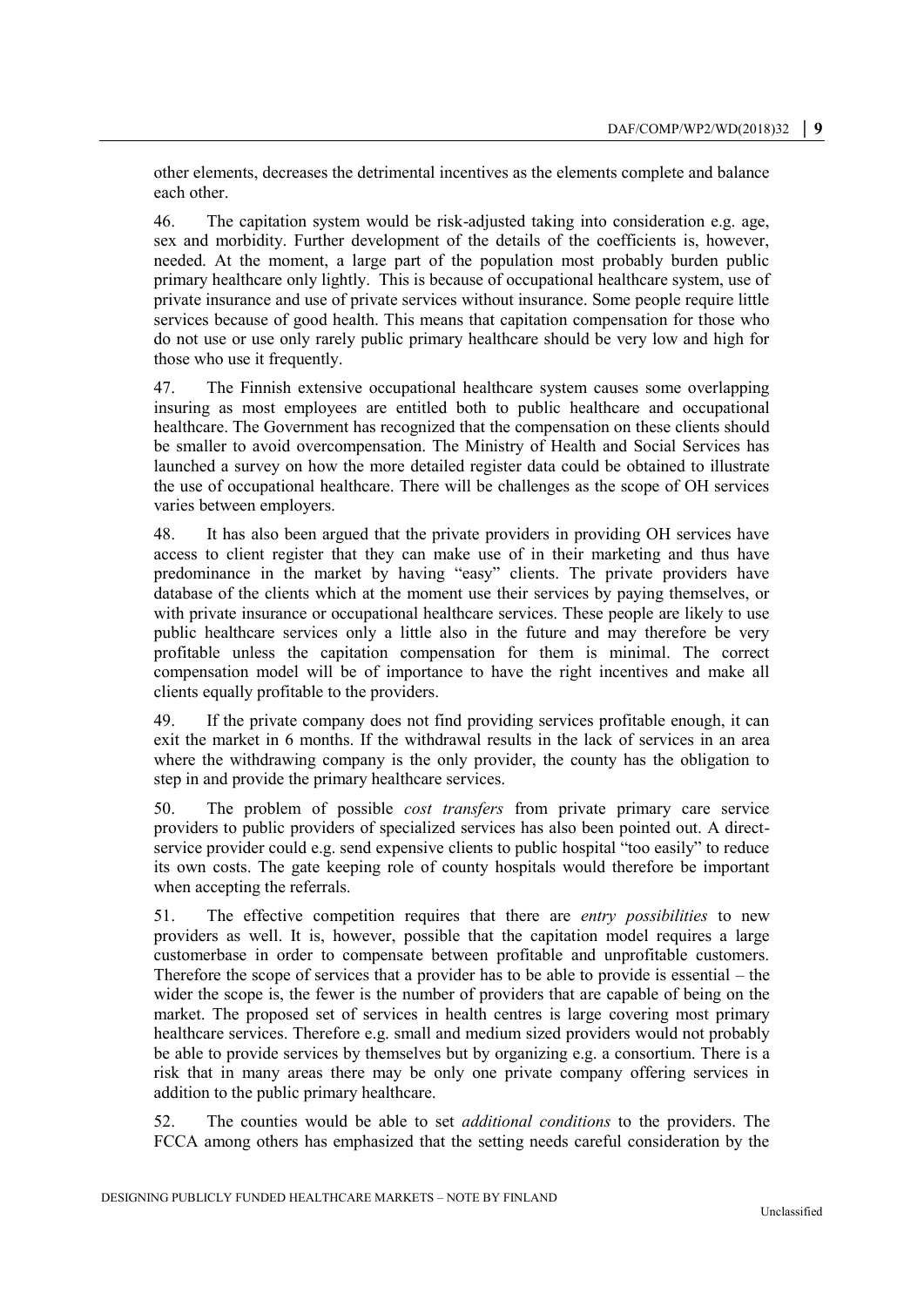counties so that the conditions would not create extra burden on the providers, especially the small ones.

53. The *level playing field* for public and private providers is necessary to achieve the desired efficiencies. It will have to be kept in mind, however, that the public providers have obligations that the private providers do not have like the ultimate responsibility to guarantee healthcare and social services in all circumstances and all over the country including e.g. the sparsely populated areas.

54. Public providers have been obliged to follow the rules of statutes like the Act on the Openness of Government Activities and the Administrative Procedure Act. In the reform the obligations would apply also private providers to guarantee transparency and neutrality.

# **5. About the Reform Process - A Long and Winding Road**

55. The reform process has been underway for more or less a decade as the ongoing reform has been on the agenda of several successive Governments as well as Parliaments. Several different legislative proposals have been under scrutinity.

56. Consensus seems to prevail on the need to reduce the number of authorities organizing the services. Municipalities, of which many are very small, are financially weak to carry the increasing cost burden due to the ageing population. Unanimity also seems to prevail on the need to put more resources on the primary care.

57. The debate between political parties as well as between experts has concerned e.g. the *role of private companies* in providing publicly funded services as well as *incentives* in the new system. Different views have been presented concerning the role of public and private providers.

58. The role of *the Constitutional Law Committee of the Parliament*<sup>14</sup> has been critical when the reforms have been under scrutiny in Parliament in the past few years.<sup>15</sup> The present Government again started drafting a new model in 2015 and a package of bills have been issued. The latest version of the Government proposal on the Act on Freedom of Choice was submitted in March 2018. It has, however, been again partly

<sup>&</sup>lt;sup>14</sup> In Finland, there is no Constitutional Court but the Constitutional Law Committee. The Committee members are members of Parliament and the composition of each committee reflects the relative strengths of the parliamentary groups. The Committee issues statements on bills/legislative proposals sent to it for consideration and points out from the constitution point of view problematic elements. If there seems to be problematic elements in the bill/proposal, a simple majority of votes is not enough but a more complicated procedure must be followed to enact a bill.

<sup>&</sup>lt;sup>15</sup> There is public debate on the role of the Constitution in drafting legislation on social reforms. E.g. the former chairman of the Constitutional Law Committee, Mr Sasi has suggested repeal of Section 124 of Constitution. The section concerns delegation of administrative tasks to others than the authorities ("*A public administrative task may be delegated to others than public authorities only by an Act or by virtue of an Act, if this is necessary for the appropriate performance of the task and if basic rights and liberties, legal remedies and other requirements of good governance are not endangered. However, a task involving significant exercise of public powers can only be delegated to public authorities*." According to Mr Sasi the concept of *public administrative task* is interpreted too widely and corresponding regulation does not exist in western countries.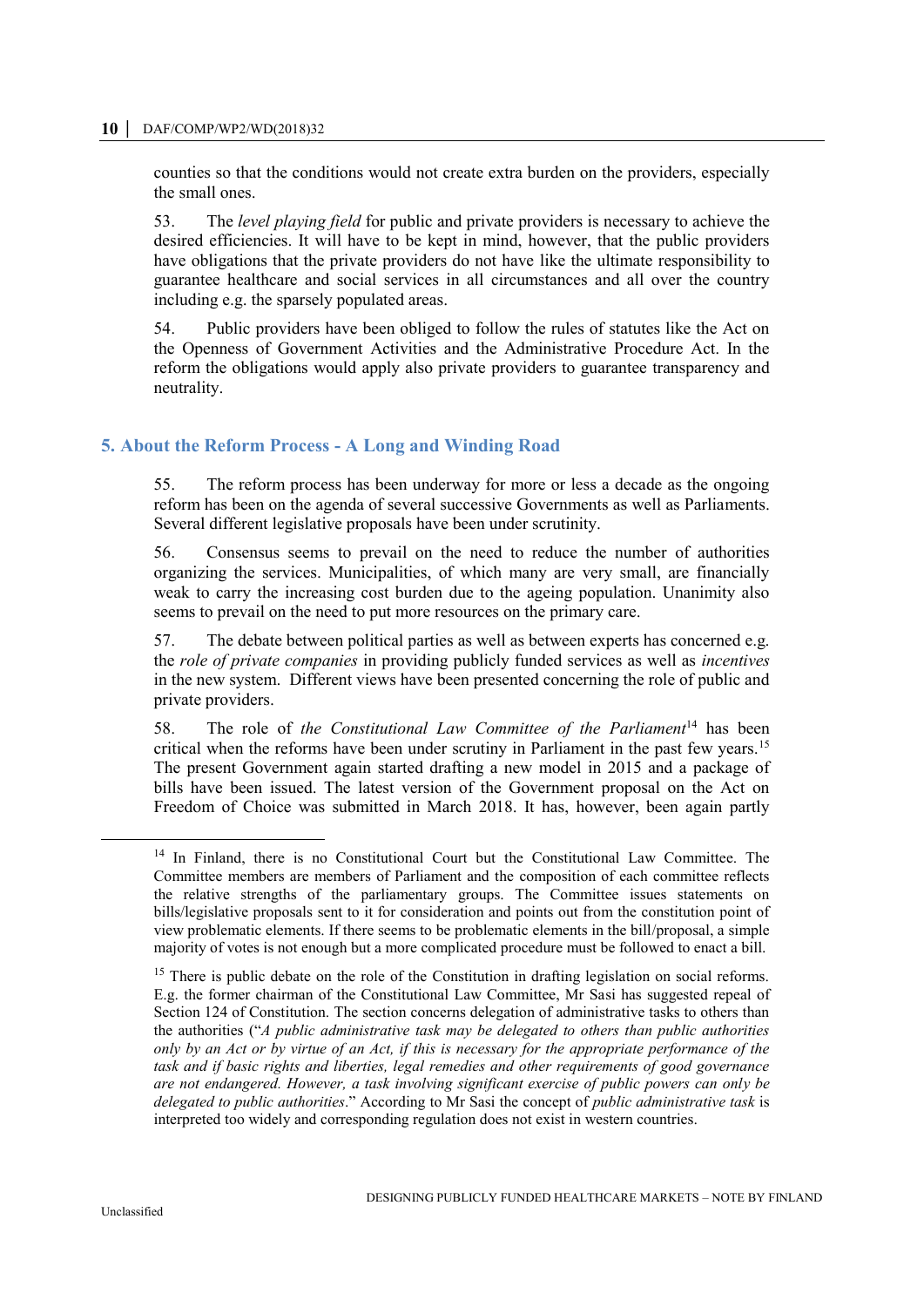rewritten and completed due to the remarks of the Constitutional Law Committee in early June.

59. The Committee considered that the timetable for the reform coming into force was too tight to meet the constitutional right to have adequate health and social services; the coming into force of the reform will thus have to be phased. Also more attention should be paid to the counties' ability to provide the services themselves and finance the services especially in exceptional circumstances. The relationship between the proposed reform to the EU state aid rules should also be reconsidered e.g. by notifing the model to the Commission.

60. The Parliament is supposed to vote on the reform in late 2018 or early 2019 after the publication of the memorandum of the Social Affairs and Health Committee. The memorandum, however, has to pass once more the Constitutional Law Committee's assessment prior to the final vote.

# **6. Activities of the Finnish Competition and Consumer Authority**

61. In the past few years, as the HSS reform has been going on, the FCCA has contributed the process e.g. by submitting reports and statements.

# **6.1. Reports**

 $\overline{a}$ 

62. The FCCA has issued reports both on its own initiative and also by assignment from the Government.

63. The first in the series of the FCCA reports was *The Patient's Freedom of Choice, The Swedish Model and the Finnish Reform – The Perspective of the Functioning of the Market and Economic Impact*. <sup>16</sup> In 2015, the Government had made the decision that more freedom of choice would be introduced in the reform and the FCCA wanted to contribute to the preparation by describing the corresponding Swedish reform dating a few years back. The report stated that according to the Swedish evidence and international studies competitive mechanisms will in the short run contribute to better availability and client orientation of the services.

64. According to the report the freedom of choice as a single measure does not, however, automatically guarantee the curbing of cost increase which has been one of the key drivers in the Finnish reform. Attention should be paid to licencing the providers as well as competition neutrality aspects. The amount, quality and comprehensibility of information on services and providers for patients is also of importance. Also provider reimbursement needs careful assessment to avoid potential incentive problems. The FCCA assessed that the final results of the reform will depend a lot on how the future counties will implement it. Opening up the market is not enough to achieve cost savings; new technology and new procedures are urgently needed, too. On the other hand, they could be best achieved in a competitive environment.

<sup>&</sup>lt;sup>16</sup> The FCCA Reports 5/2015, in Finnish only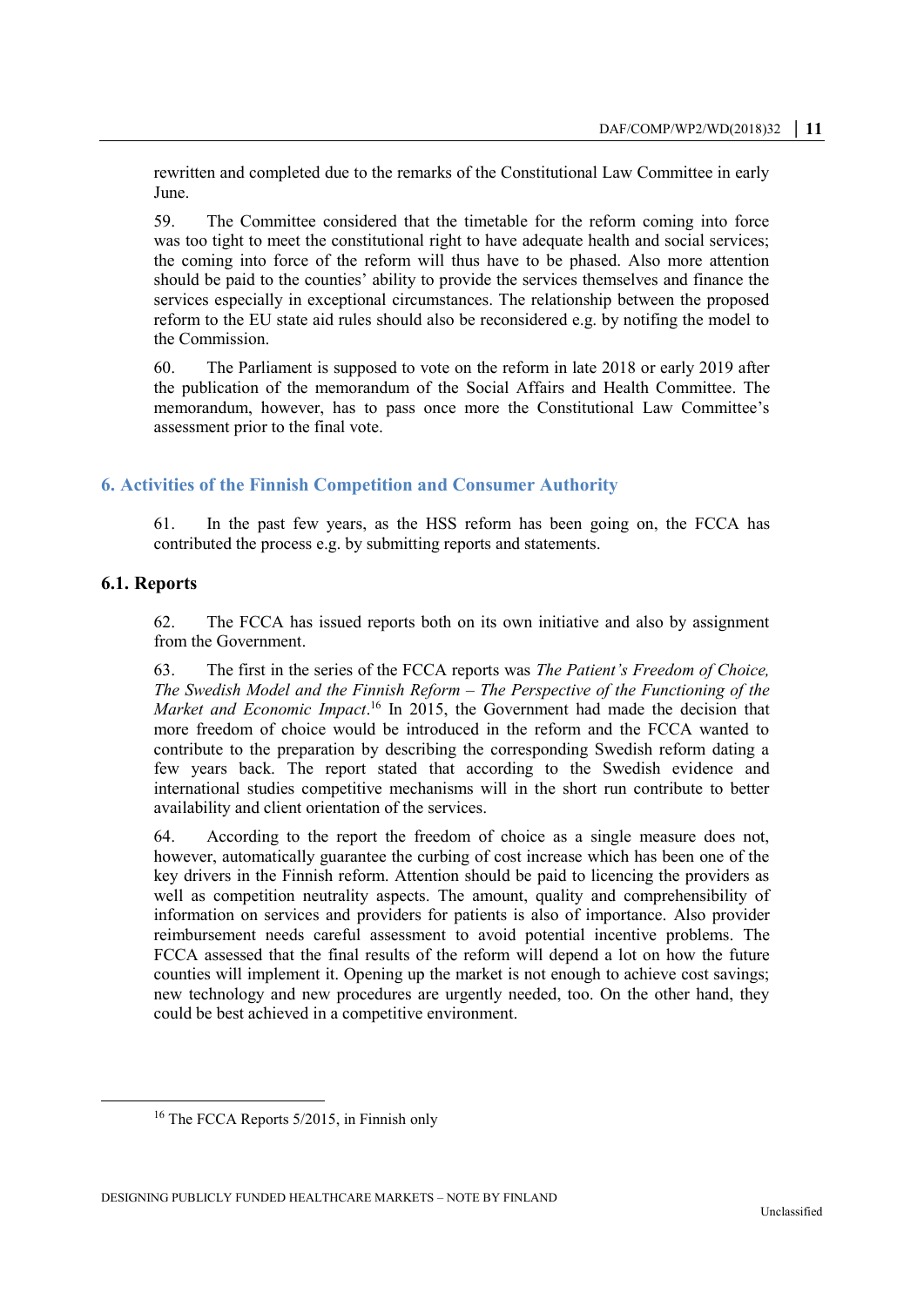65. In 2016, the Government assigned the FCCA to perform a study *The Possibilities and Preconditions for Competition in Healthcare and Social Services*. <sup>17</sup> Special attention was to be paid to cost control and the efficiency of the system.

66. The FCCA established that competition can exist both on the procurement market and the consumer market. To achieve positive results through competition it will be essential to prevent the concentration of the future HSS market. The need to branch specific competition rules should also be assessed. Quality supervision and licencing are of importance, too. Constant learning and renewal of all stakeholders are preconditions for the new system to bring about positive outcome. The FCCA also suggested the launching of a Healthwatch<sup>18</sup> type of organization to taking into consideration the clients' view and advising them.

67. In its report *The Freedom of Choice in Publicly Funded Healthcare, part 1: the Regulatory Framework in the National and Cross Boarder Healthcare*<sup>19</sup> the FCCA studied how the freedom of choice materialized in the present publicly funded system. Although the law guarantees the freedom of choice, it has materialized poorly in practice. Common procedures have not been developed and medical report transfers seem to be difficult, among other things.

68. In the second part of the study *The Freedom of Choice in Publicly Funded Healthcare, part 2: Providing Information to Support the Freedom of Choice<sup>20</sup>* the FCCA investigated the quantity and quality of the information provided to citizens nationally. Some comparison was also made between information provided in Finland to that provided in Sweden and Estonia on freedom of choice in cross boarder services.

69. The problem was not the quantity of information, a lot of information was available e.g. on web pages, but it was quite difficult to find the relevant information and it was fragmented. The information between providers also lacked comparability which is a crucial element to make an enlightened choice. A clear need for more client friendly provision of information was found out.

70. In early 2018, the FCCA submitted a report The Regulatory Framework on the Marketing of Healthcare Services and the Challenges on Marketing Emerging through the Healthcare and Social Services Reform<sup>21</sup>. The marketing of healthcare services has impact both on the clients' freedom of choice and competition between the service producers. In the report the authority stated that it is essential that marketing is not restricted too widely. Competition neutrality should also be observed when regulating and monitoring the marketing by public, private and non-governmental organisations.

71. At present only marketing by private operators is regulated and supervised through rules in the Consumer Act. The present legislative proposal on the Act on Freedom of Choice, however, includes a provision on marketing by all providers. Thus, the provisions on marketing in the Consumer Act would apply to public providers, too.

<sup>&</sup>lt;sup>17</sup> The FCCA Reports 5/2016, in Finnish only

<sup>18</sup> see https://www.healthwatch.co.uk/

<sup>&</sup>lt;sup>19</sup> The FCCA Reports  $3/2015$ , in Finnish only

 $20$  The FCCA Reports 3/2016, in Finnish only

<sup>&</sup>lt;sup>21</sup> The FCCA Reports  $1/2018$ , in Finnish only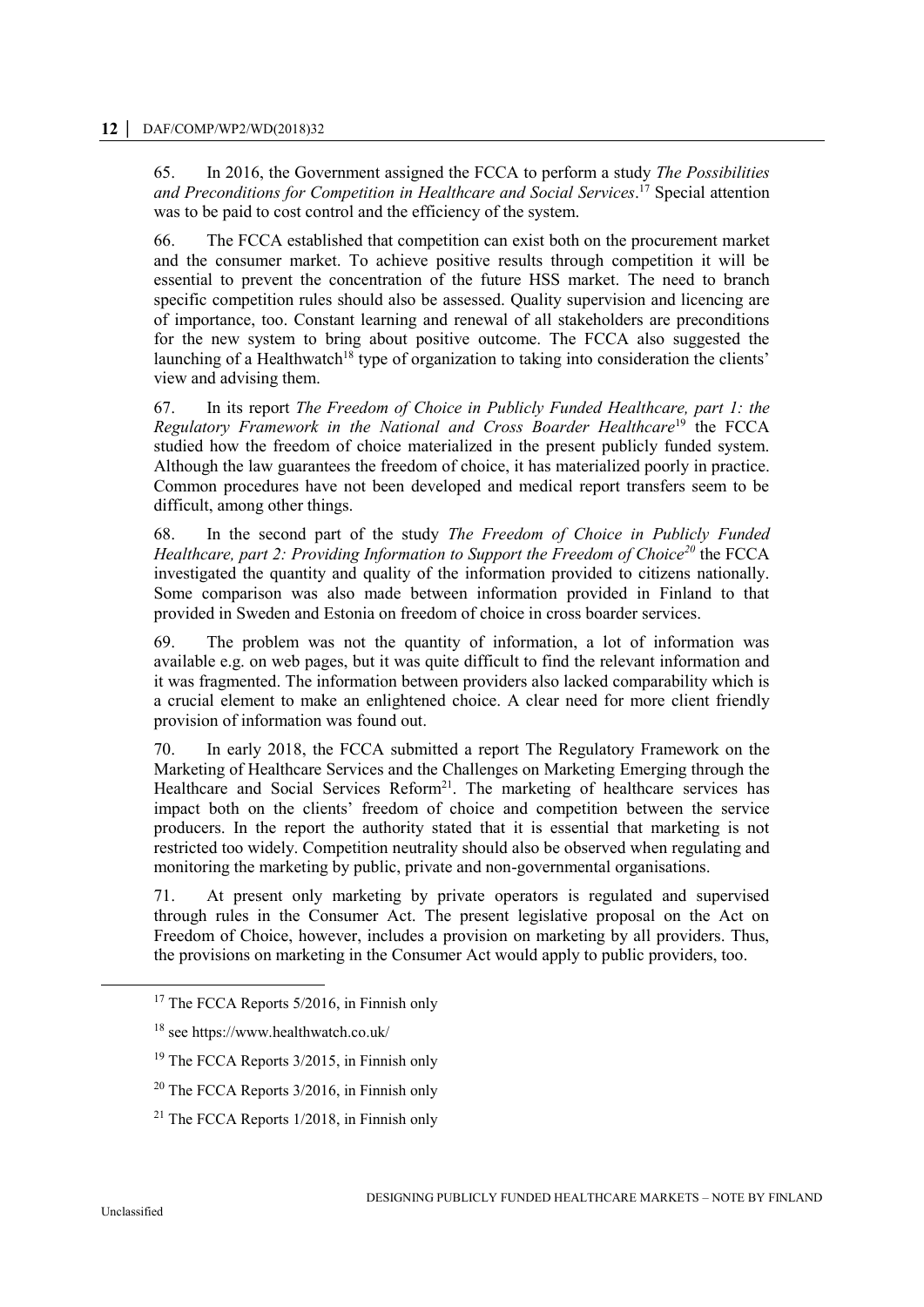#### **6.2. Statements**

72. During the reform process, the FCCA among other relevant private and public stakeholders has been consulted on the draft regulation at several stages of the process. The authority has also been invited to hearings of Parliamentary Committees to give its view on the reform.

73. When commenting the first drafts of the reform the FCCA criticised the multitarget character of the reform. The targets were not only numerous but also partly contradictory. In the short run, it would e.g. be very demanding to curb the cost increase and improve the availability of the services simultaneously.

74. The authority has stated that the details of the system design will be essential to make the potential entry of new providers as smooth as possible. On the whole, the possibilities of new entry will be essential from the point of view of functioning of the competition. The set of services required from a provider licenced into the system, for example, may either facilitate or hamper the entry of small and medium sized providers. If the starting point is a wide set of services, entry costs will be high and only bigger providers might be able to meet the conditions. Also additional conditions which regional authorities could set on the service providers could have a negative impact on the potential entry.

75. Also the importance of competition neutrality issues have been emphasized by the FCCA. The statutory corporatization of the public service provision was on the agenda at the first phase of the reform. The corporatization was seen essential to have the level playing field for public and private providers and to avoid the conflict with the EU state aid rules.

76. The Constitutional Law Committee, however, assessed that such a provision would violate the constitution. If the public provider went bankrupt that could endanger the provision of basic healthcare and social services which would in turn violate section 19 of the constitution, the right to social security.

77. The county reimburses the producers. The higher the capitation part of the reimbursement, the bigger is the risk to under-treatment. If the reimbursement is largely based on the performance, the bigger is the risk of over-treatment. A bigger capitation based part of the reimbursement favours larger producers. According to the FCCA assessment it is also essential that the counties would be able pay incentive based reimbursement or reimburse on regional factors.

78. The aim of the reimbursement model should be that all clients should be equally profitable to the providers. The question of how the new model would reimburse providers for those clients that have access to occupational healthcare services is still somewhat open. Anyway, it is obvious that the reimbursement model will have to be reviewed after some experience have been obtained.

79. The authority has emphasized that within HSS there are many different services which differ from each other, which has an impact on how and to what extent the market mechanism can be applied. Asymmetry of information e.g. can result in over- or underprovision of services. Thus, the right incentives and restrictions are in a key possession to steer the service provision that meets the targets of both the society and citizens. Besides the market failure, also government failure has to be kept in mind when assessing the pros and cons of different systems of organizing the healthcare service production.